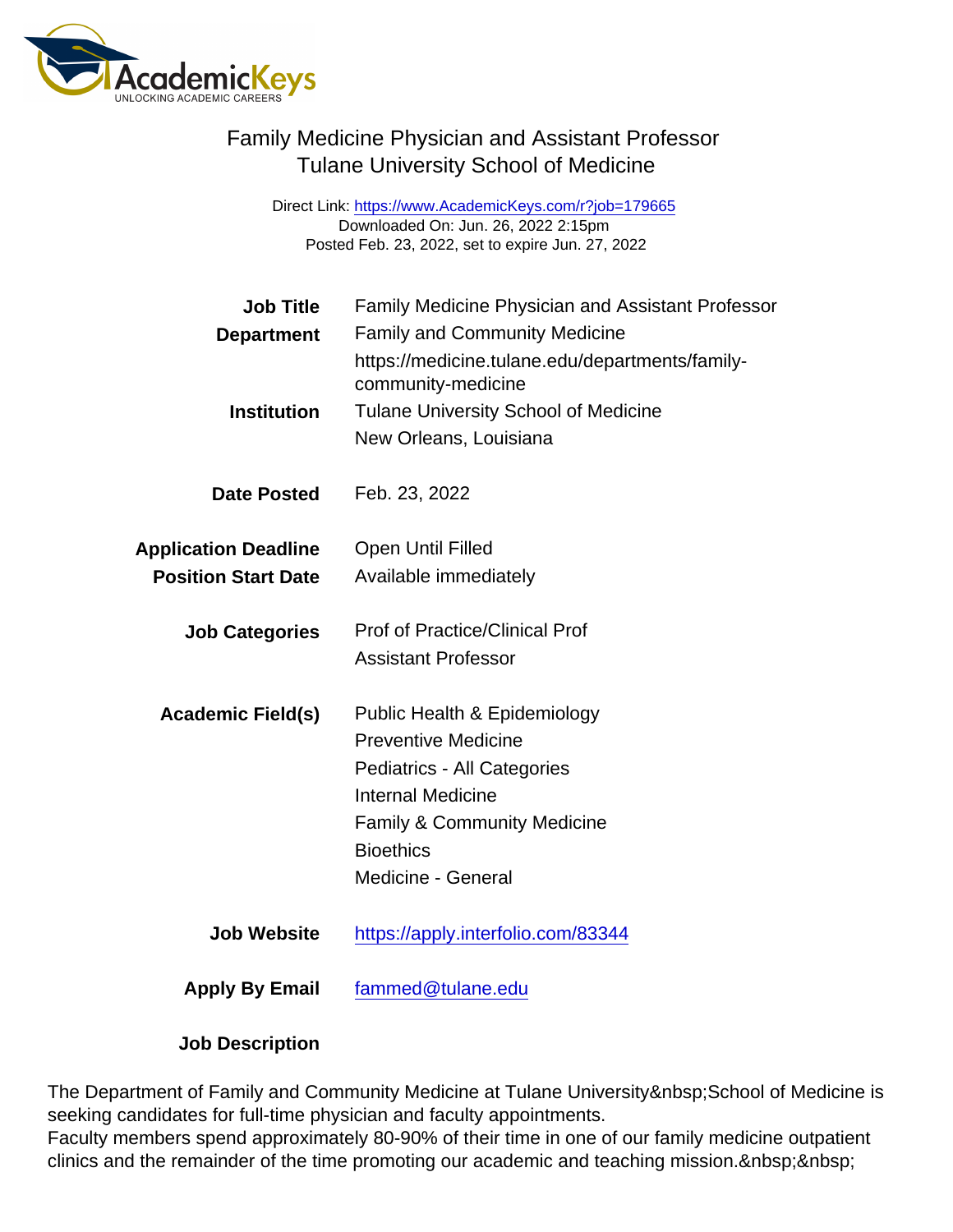Direct Link: <https://www.AcademicKeys.com/r?job=179665> Downloaded On: Jun. 26, 2022 2:15pm Posted Feb. 23, 2022, set to expire Jun. 27, 2022

Candidates with interest in general outpatient medicine, Sports Medicine, Occupational Medicine and Geriatric Medicine are all encouraged to apply.

The ideal applicant will have a strong background in academics; however, all qualified candidates will be considered.

Tulane Department of Family Medicine is committed to collaborative efforts in patient care, clinical research, and student education. This is an excellent opportunity for an academic family physician to help grow our current clinical practice, enrich our medical student curriculum, and contribute to our research endeavors.

As a full-time Faculty member of Tulane University, you will receive the Academic Rank of Assistant Professor and a competitive salary commensurate with experience, and a fully comprehensive benefits package. This is an opportunity to work in a collegial setting where clinical care, education and research are highly valued.

Qualifications

Minimum Qualifications:

Must have completed an accredited Family Medicine Program Minimum Education: MD Board Certified in Family Medicine

Incentive/Benefits Package:

Competitive compensation Health, dental, vision, life, and disability benefits Flexible spending accounts 403(b) university funded retirement plan Outstanding educational benefits including tuition waiver and option to participate in the tuition exchange program Employee assistance program Employee wellness program Family-friendly work environment complete with two childcare centers on the downtown and uptown campuses

About Tulane Medical Center:

Tulane Medical Center is an acclaimed teaching, research and medical center serving the greater New Orleans area. Tulane physicians provide leading edge care ranging from primary to tertiary to quaternary in a vast number of specialties. With 235+ beds and 600+ physicians, Tulane Medical Center continues to grow to reflect the changing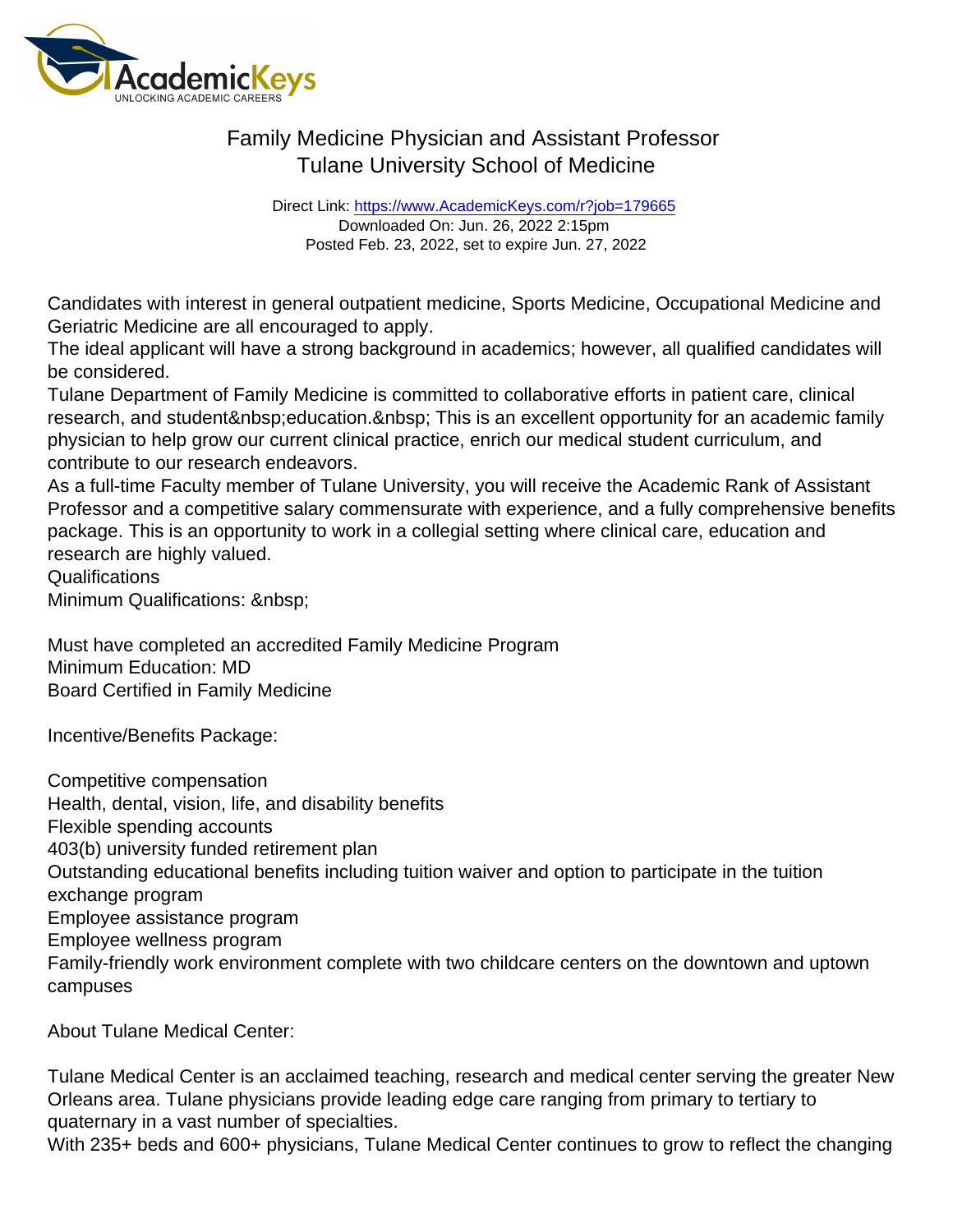Direct Link: <https://www.AcademicKeys.com/r?job=179665> Downloaded On: Jun. 26, 2022 2:15pm Posted Feb. 23, 2022, set to expire Jun. 27, 2022

needs of the community. In addition to its downtown campus, Tulane Medical Center includes the Tulane Hospital for Women and Children campus in Metairie and the Lakeview Regional Medical Center campus in Covington.

Within walking distance of the French Quarter, The New Orleans hospital provides expert medical care for children and adults. Our doctors specialize in the routine care of infants, children, adolescents, and adults, providing a wide range of family care services.

Our mission is to provide world-class patient care, education and research.

#### EEO/AA Policy

Please Note: Tulane University has officially adopted a mandatory COVID-19 vaccination policy. All employees and visiting faculty must be fully vaccinated with a COVID-19 vaccination or obtain approval for a medical or religious exemption prior to beginning employment.

Tulane University is located in New Orleans - a city with tremendous history of diverse cultures, community, and languages. Tulane is actively building a campus culture grounded in our values of EDI and anti-racism. We seek and welcome candidate applications from historically underrepresented groups, such as BIPOC (Black, Indigenous, People of Color), women, LGBTQ+, and those living with disabilities as well as veterans.

Tulane University is an Equal Employment Opportunity/Affirmative Action institution committed to excellence through diversity. Tulane University will not discriminate based upon race, ethnicity, color, sex, religion, national origin, age, disability, genetic information, sexual orientation, gender identity or expression, pregnancy, marital status, military or veteran status, or any other status or classification protected by federal, state, or local law. All eligible candidates are encouraged to apply.

Contact Information

Please reference Academickeys in your cover letter when applying for or inquiring about this job announcement.

Contact Brett Wakefield Family and Community Medicine Tulane University School of Medicine New Orleans, LA